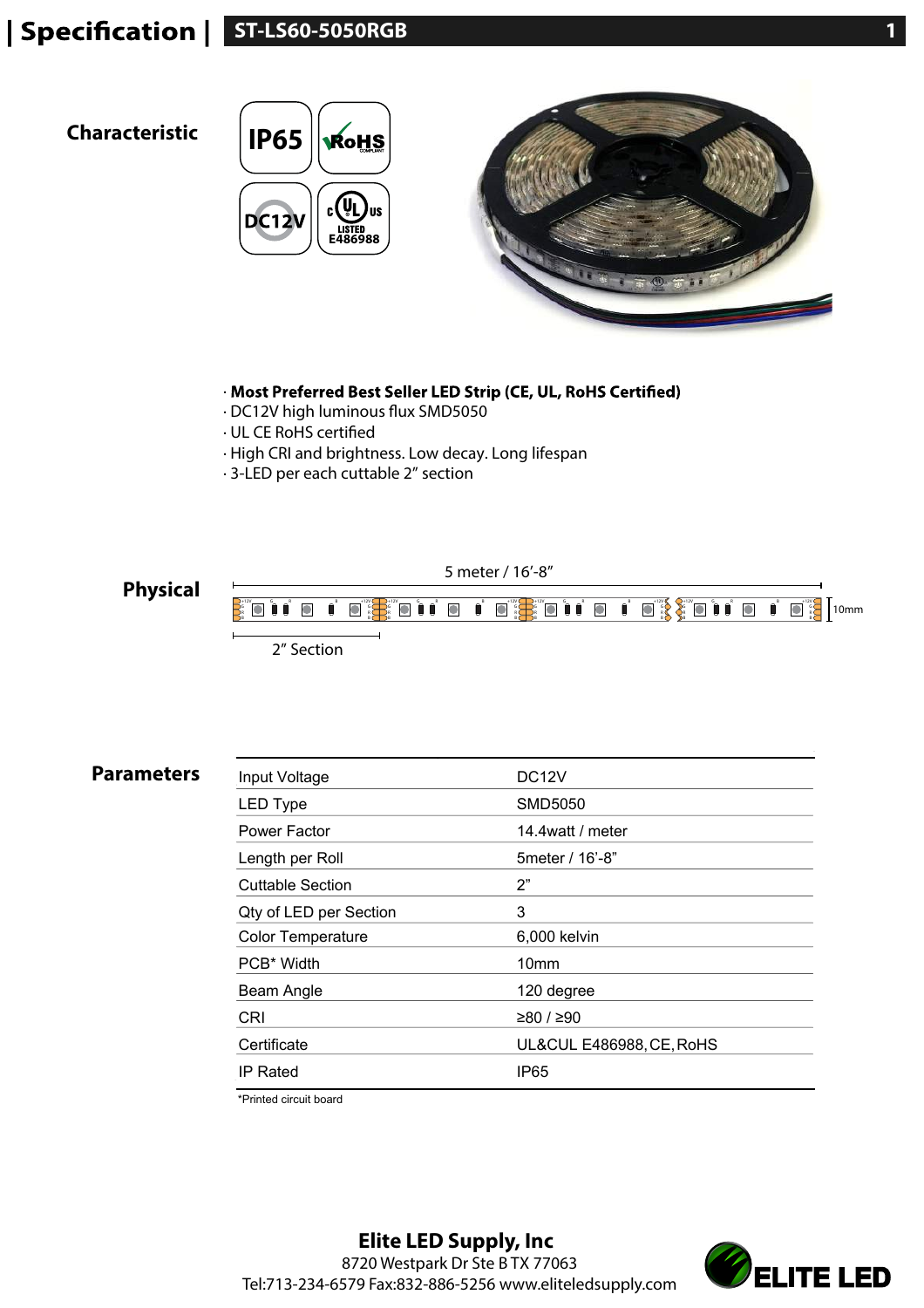## **ST-LS60-5050RGB 2 | Specications |**

| Thermal | Operating temperature : -20~50°C         |
|---------|------------------------------------------|
|         | Storage temperature : $-25-65^{\circ}$ C |

- **Waterproof Rating** IP65 : Protected against dust and water projected from a nozzle.
	- Approval UL Certified E486988

**Wiring Guide**

**Single Controller**





**Parallel Connection with Signal Amplifiers** 

*Specifications subject to change without notice*